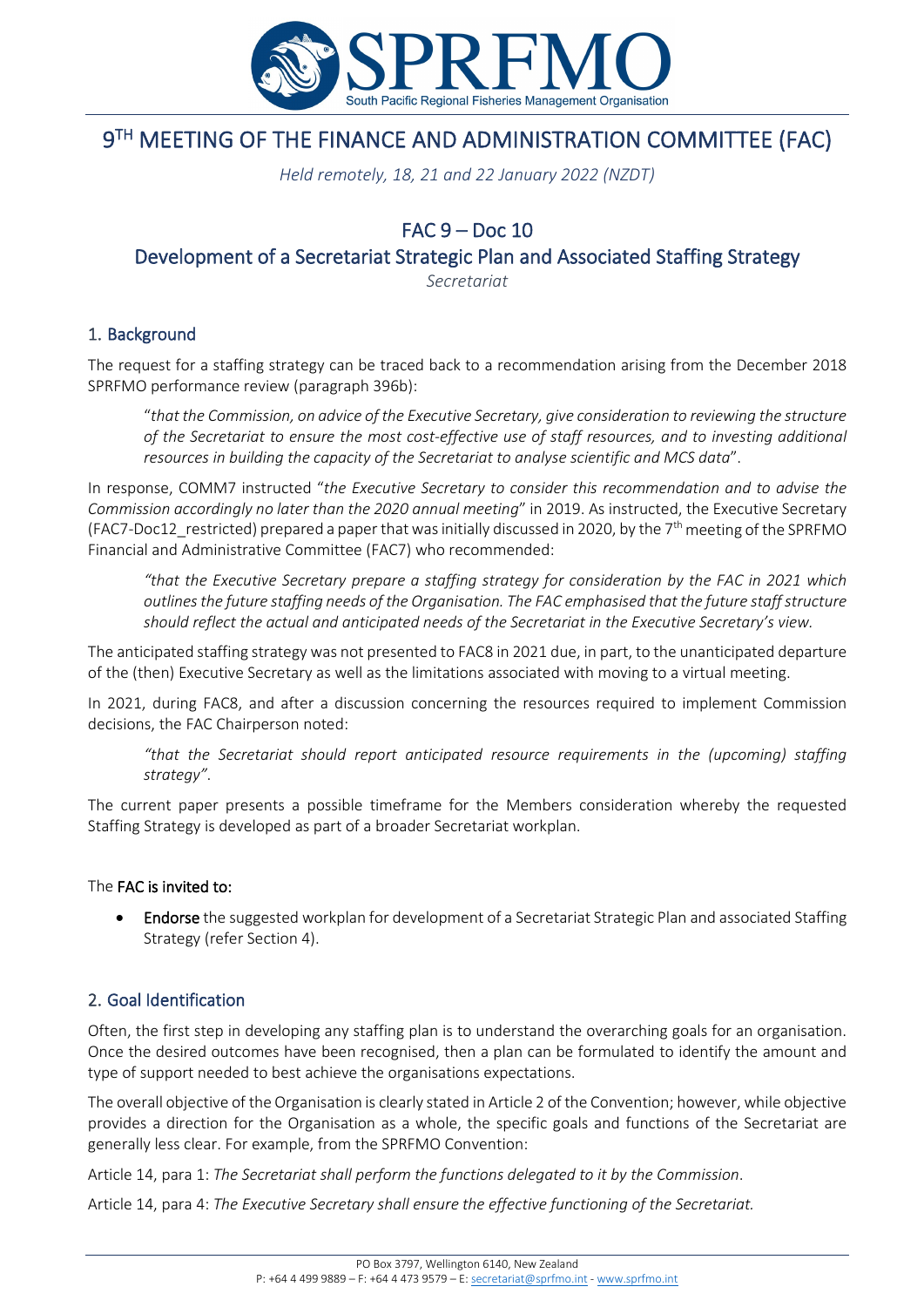

Article 14, para 5: *The Secretariat to be established under this Convention shall be cost effective. The setting up and the functioning of the Secretariat shall, where appropriate, take into account the capacity of existing regional institutions to perform certain technical secretariat functions and more specifically the availability of services under contractual arrangement*.

Article 28: *The observer programme shall be coordinated by the Secretariat of the Commission.*

As can be seen, the functional description of the Secretariat is very broad, and the observer programme is the only specific task that is mentioned in the Convention. There are also several short-term or recurring tasks that are specified either in the Rules of Procedure, Financial Regulations, or the Conservation and Management Measures. The number and type of tasks are reflected in the 47 [Secretariat related deadlines](http://www.sprfmo.int/assets/Fisheries/Fishery-Reports/2021-SPRFMO-DEADLINES-AND-RELEVANT-DATES-28-October-2021.pdf) and the matrix of Secretariat functions and work areas contained in Annex 1.

It is important to recognise that the Secretariat list of tasks and functional areas are ever evolving and increasing year by year as the organisation adopts more CMMs and continues to revise current CMMs (eg. the VMS workplan was a significant piece of new work that took up over 75% of the new Compliance Managers time this year, amendments to CMM12 meant during 2021 the Secretariat received over 6,000 files related to transhipment events taking up over 50% of the Data Managers time).

The various tasks and functions have been used by the Executive Secretary to develop individual employment agreements, but they have not been drawn together as a whole, there has not been a formal workload assessment for each position, and, to date, there has been limited input from other Stakeholders (such as Members). Thus, there is a potential gap between the individual job descriptions and the organisations overall expectations.

#### 3. Current Secretariat Resourcing

Changes in the Secretariat since September 2020 include:

- A new Executive Secretary (Mr Craig Loveridge)
- A new Compliance Manager (Mr Randy Jenkins)
- A new Data Manager (Dr Tiffany Vidal)
- Disestablishment of the Data analyst contractor (part-time)
- Disestablishment of the Compliance officer position (shared with Chile)
- Resignation of the IT Manager (Mr John Cheva, part -time)

This represents a drop of 2 employee's (effective 1 FTE) since September 2020. Currently there are five employees - Full Time Equivalents (FTE<sup>[1](#page-1-0)</sup>) in the Secretariat with 4 in the Professional category and 1 in the General Services category.



<span id="page-1-0"></span><sup>&</sup>lt;sup>1</sup> An FTE equals 2,080 hours per year.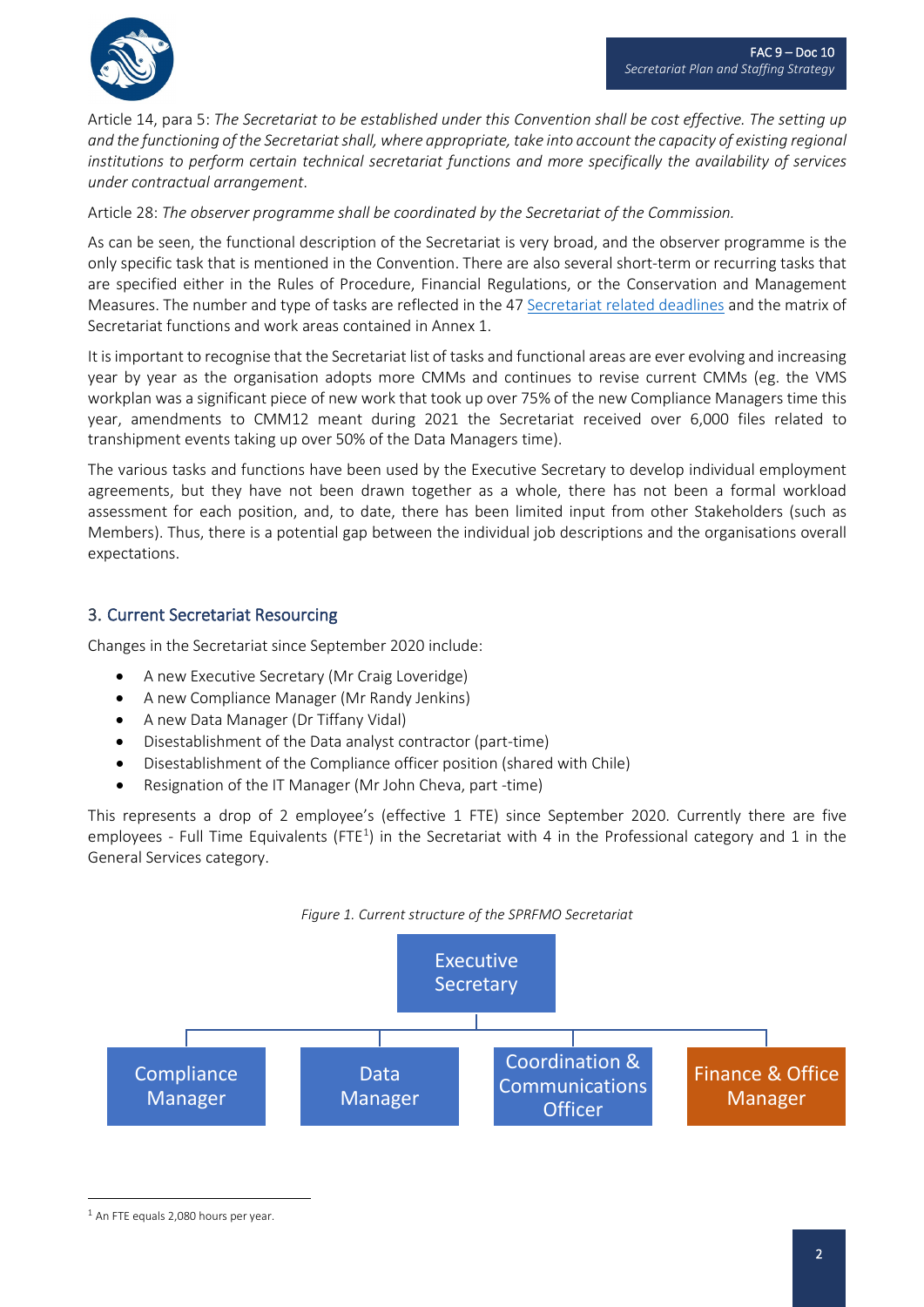

## 4. Suggested Future Steps

Many other RFMOs have developed medium-term strategic plans for their Secretariats (e.g., [CCAMLR,](https://www.ccamlr.org/en/document/organisation/ccamlr-secretariat-strategic-plan) [IOTC](https://www.iotc.org/documents/secretariat-strategic-plan) and [WCPFC\)](https://www.wcpfc.int/wcpfc-secretariat-corporate-plan). A strategic plan is a living document and can be refreshed as needed to account for new activities and emerging demands on the Secretariat. Such plans can also be used to describe the support services that the Secretariat provides to the Organisation and its Members, Cooperating non-Contracting Parties, and other stakeholders. A Secretariat strategic plan can facilitate the work of the Commission by clarifying the role of the Secretariat, outlining Members' expectations of the Secretariat and its performance, and identifying priority work areas for the Secretariat.

Thus, a Strategic plan for the Secretariat can be seen as an overarching document that can provide the rationale behind a staffing plan. As the development of a strategic plan will necessarily rely upon input from the Organisation's stakeholders (especially Members), it can be used to fill the gap that currently exists between the internally developed job descriptions/workplans and external expectations. The following timeframe is suggested for development of a basic Secretariat Strategic Plan and associated Staffing Strategy.

| <b>Task</b>                                                                                                                                                                                                                                      | Lead                                                                                                                        | Involved<br><b>stakeholders</b>           | <b>Expected</b><br>delivery            |
|--------------------------------------------------------------------------------------------------------------------------------------------------------------------------------------------------------------------------------------------------|-----------------------------------------------------------------------------------------------------------------------------|-------------------------------------------|----------------------------------------|
| Develop a short (15-20 minute)<br>survey for stakeholders to determine<br>Secretariat goals and associated<br>objectives.                                                                                                                        | <b>Executive Secretary</b><br>Draft survey to be<br>presented to Chairperson<br>and FAC Chairperson prior<br>to circulation | Members,<br>CNCPs, IGOs, &<br><b>NGOS</b> | May (Draft) $-$<br>June                |
| Collate the responses into thematic<br>areas and develop indicators to track<br>performance.                                                                                                                                                     | <b>Executive Secretary</b>                                                                                                  | Chairperson and<br>FAC Chairperson        | August                                 |
| Conduct a workload analysis between<br>Secretariat capabilities and externally<br>developed expectations.<br>Forecast future needs in relation to<br>current staffing, organisation<br>requests, and industry benchmarks<br>(i.e., other RFMOs). | <b>Executive Secretary</b>                                                                                                  | Secretariat                               | September                              |
| Prepare draft Secretariat Strategic<br>Plan for review by Chairpersons                                                                                                                                                                           | <b>Executive Secretary</b>                                                                                                  | Chairperson and<br>FAC Chairperson        | October                                |
| Prepare proposed Secretariat<br>Strategic plan for 2023 Commission<br>(including staffing strategy)                                                                                                                                              | <b>Executive Secretary</b>                                                                                                  | Members                                   | As per usual<br>Proposal<br>timeframes |

*Figure 2. Workplan for development of a Secretariat Strategic Plan and associated Staffing Strategy*

#### 5. Anticipated outcomes

Developing a strategic plan will outline a clear direction and establish priorities for the Secretariat to follow. It will also improve focus, self-awareness, and create a sense of purpose within the Secretariat which, in turn, will improve employee motivation and ensure that the Secretariat's goals are aligned with the Members' expectations.

A Secretariat Strategic Plan will reduce organisational frustration by becoming a reference point that ensures everyone is clear on the Secretariat's goals and objectives - such a plan can also help build consensus about where the Organisation is going.

A strategic plan can also serve as a vital tool by which the Secretariat's performance can be better measured, and future challenges (particularly around resourcing) can be identified and factored into decision making.